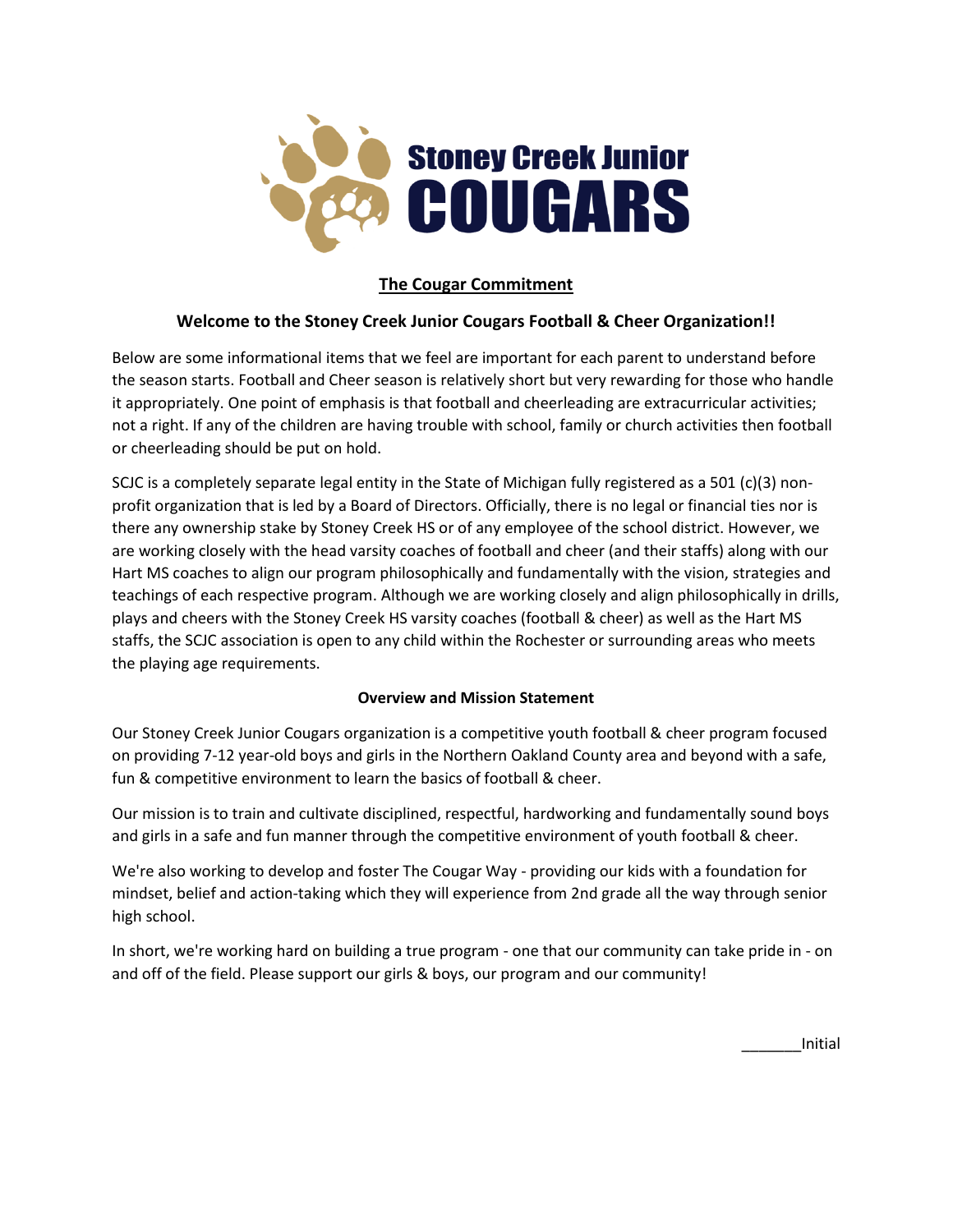# **The Following Documents/Fees/Deposits Must be Completed and turned in prior to the first practice - No Exceptions!!**

### **Fees:**

- 1. Completed Online Registration a. \$325 football fee paid in FULL b. \$275 cheer fee paid in FULL
- 2. Equipment Deposit (Check made out to "Stoney Creek Junior Cougars") Refundable
	- a. Football \$250
	- b. Cheer \$125
- 3. Volunteer Deposit (Check made out to "Stoney Creek Junior Cougars") Refundable \$450
- 4. Fundraisers
	- a. World's Finest Chocolates …… \$60 to be collected at Parents Night
	- b. \$100 in 50/50 raffle ticket sales (to be collected after the start of the season- date TBD)
- 5. Purchase of Additional Equipment Needed not provided by SCJC
	- a. Cleats
	- b. Mouth guard
	- c. Protective cup
	- d. Face Shield (optional)

### **SCJC Forms and Documents (Found on Stoneycougars.com - print, complete, and sign):**

#### **\*\*\*Any form highlighted below MUST be turned in BEFORE the first practice\*\*\***

- 6. Physical must be dated on or after April 15 of the calendar year registering for your sport
- 7. Completed Heads Up Concussion Form
- 8. Cougar Commitment Document with Parent Code of Conduct– Initial each page
- 9. NYFL Liability Waiver Form
- 10. Northern Youth Football League Registration Card
- 11. Up/Down Waiver of Liability (applicable only for those who move up or down in competition class)

### **Printed Copies:**

- 12. Copy of Birth Certificate
- 13. Copy of previous year Report Card

### **Photo:**

- 14. Current Headshot Photo
	- a. Cheer parent/guardian will need to provide (wallet size)
	- b. Football photo will be taken by GM of Football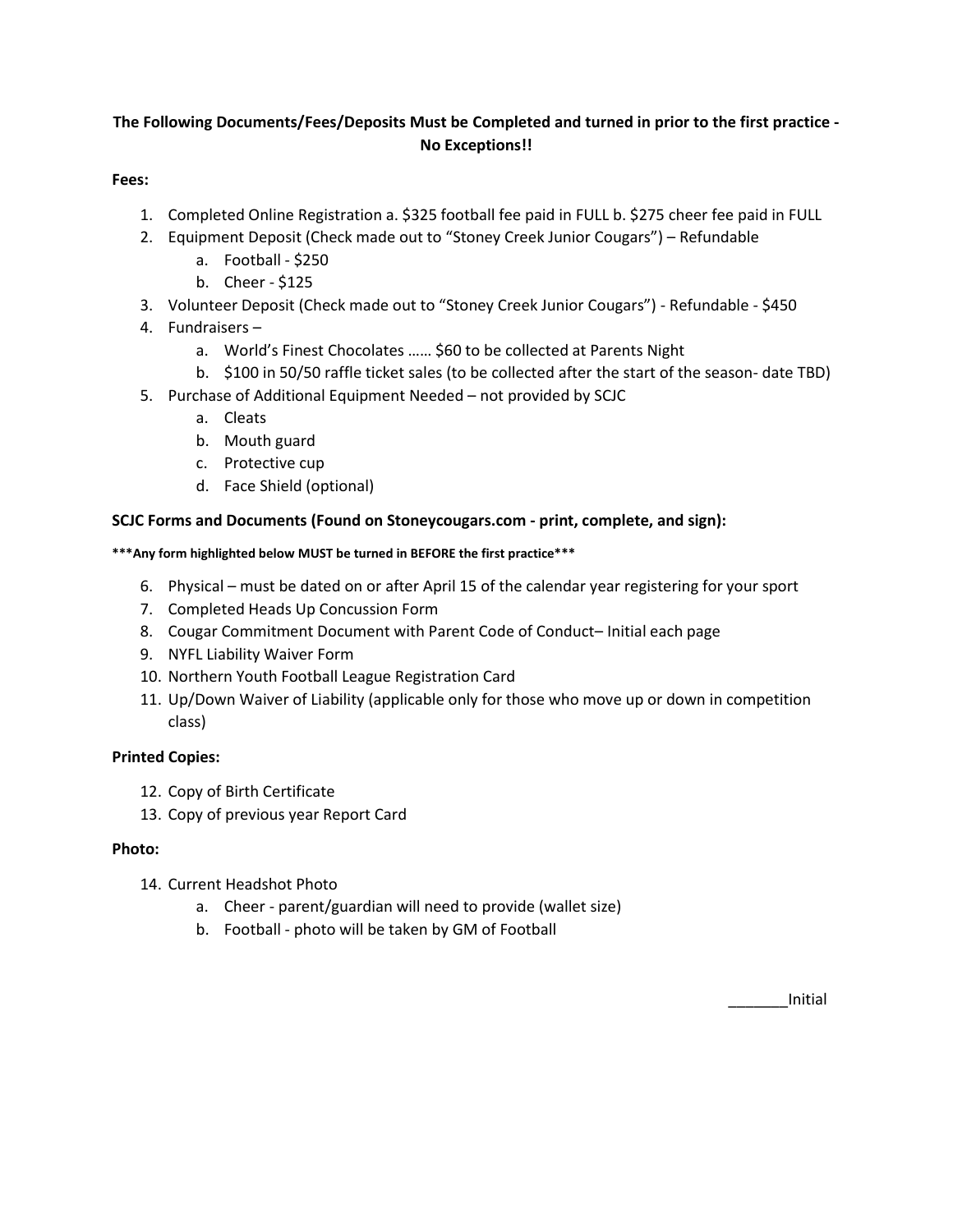### **Equipment Usage Expectations and Deposit**

Every parent/guardian will be required to submit a check on equipment handout day, for \$250 as a deposit for your child's football equipment or \$125 as a deposit for your child's cheer uniform/equipment. This deposit will guard your Stoney Creek Junior Cougars program from having to unnecessarily spend its resources to replace unreturned or damaged equipment. (NOTE: normal wear & tear does not equate to damaged equipment). Upon submitting the check, your child will receive their equipment. Your deposit check will then be securely filed. At the end of the season, your deposit check will be shredded in exchange for your player's equipment unless otherwise requested. Please know that your check will be handled with extreme care and security and will never be deposited without prior knowledge.

Equipment will NOT be issued without submitting the mandatory deposit check,

### NO EXCEPTIONS!

\*SCJC WILL NOT deposit these checks unless the equipment/uniform is NOT returned to the Team or the equipment/uniform is returned in an unsatisfactory condition.

### **Volunteer Requirements and Deposit Information**

In order to successfully pour into our children of the Stoney Creek Junior Cougars and to make practices and games happen successfully, we rely heavily on the volunteer activities of our parents. Our volunteer requirements are set up on a per family basis and require a minimum of (4) four sessions per season. A session is defined as an entire game (freshman or JV). The board will be monitoring and asking for help throughout the year. In order to make this program run efficiently we need volunteers. SCJC will publish a list of volunteer opportunities as the season nears.

Note: These volunteer sessions may be completed by **any family member 16 years of age or older**.

- Please be prepared at equipment/uniform handout to leave your volunteer deposit of \$450.00. Your deposit check will be securely filed.
- If you are unable to complete the volunteer hours, you have the option to pay the \$450.00 at equipment handout.
- If you have not completed ALL volunteer sessions (three) by the last season game, your volunteer check will be deposited.
- If you complete all your volunteer hours then your check will be shredded unless otherwise requested.
- Team Directors will keep track of all volunteer hours this season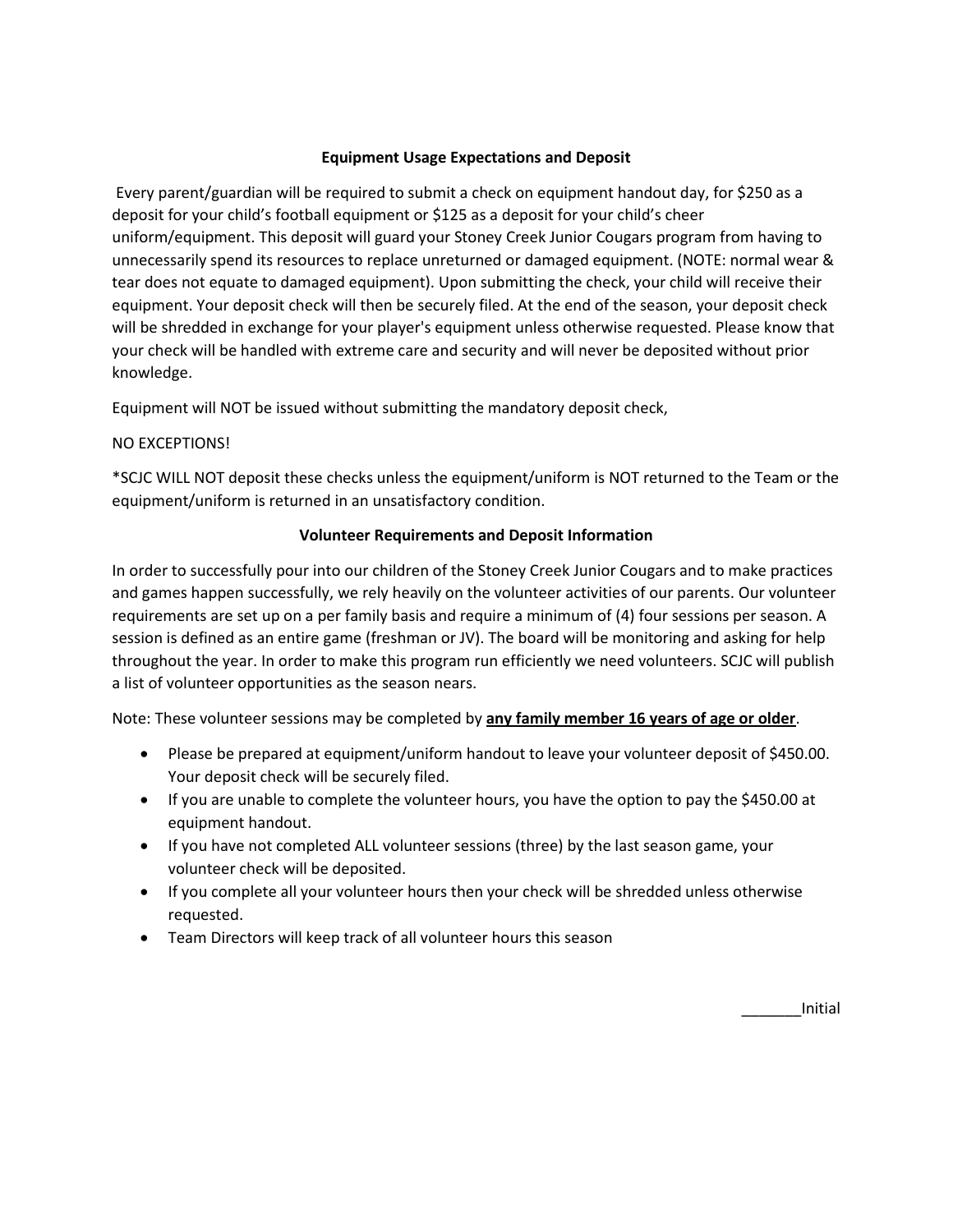#### **Fundraisers**

The registration costs that are charged for each child cover only a portion of the total cost to make the program run. Therefore, each family will have a fundraising obligation to sell a specified minimum amount via our fundraising activities. Any shortfall to the required minimum amount will need to be covered by the family. This year's fundraiser will include at minimum 1 box PER athlete per household (\$60 per) and our annual SCJC Raffle (\$100 per family, NOT athlete).

Please sell the raffle tickets and return the completed ticket stubs by the assigned date. Please sell your box of chocolates to reimburse your family for each box taken.

Drawings will be held at a Freshman and JV home game (date TBD).

### **Registration Refunds**

If your child decides to drop out of our program before the first practice, you will receive a full refund (less a \$50.00 Admin fee and possible uniform costs).

If your child decides to drop out of the program during the first week of practice, you will receive a 50% refund. No refund will be given after the first week of practice.

### **Additional Equipment**

### **Parent/Guardian responsible for purchasing**

Football Required Equipment:

- Cleats Rubber , Molded, or screw on tip NO metal cleats
- Mouth guards must be fitted, attached to helmet and not white or clear
- Athletic Supporter jockstrap and cup

Cheer Required Equipment:

- Navy Blue turtleneck bodysuit
- Navy Blue Boycut underskirt briefs
- All white low tread athletic (cheer) shoes
- White no-show anklet socks
- Clear rain jacket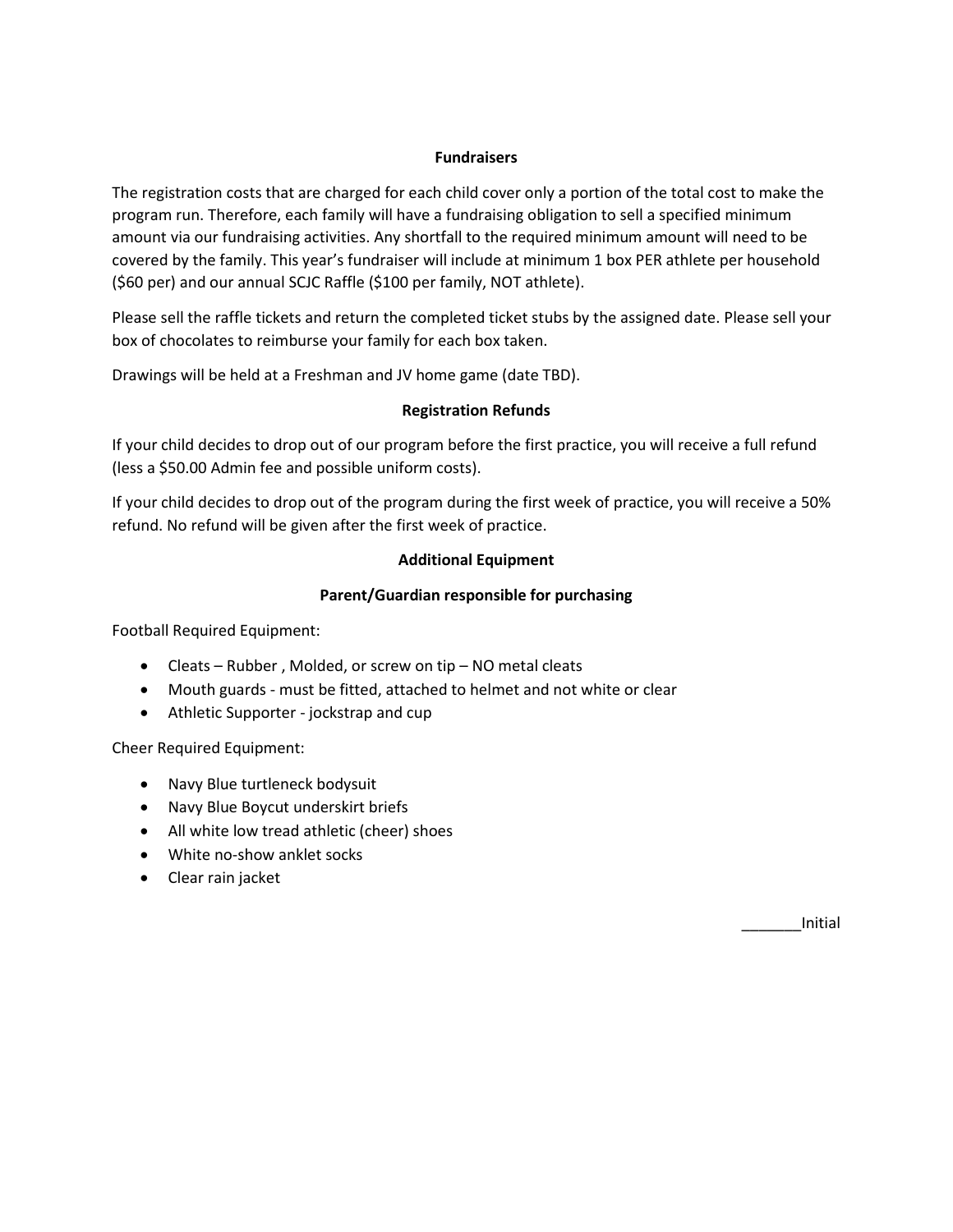### **Cheer Practices and Games**

We practice four days a week (Mon-Thurs) to begin the season and to prepare for the first game. After the first game, we scale back to three practices a week (Days TBD) until school begins. After school starts, we will practice only two days a week (Days TBD). We realize that there are family, religious, and school activities and cheer should be treated as the fourth option. If you should have a conflict, please notify your coaches and cheer director as soon as you are aware. Practices may be held inside and outside at Stoney Creek High School or a different facility depending on availability.

### **Cheer Age Limits**

Cheer Age Limits – NYFL Rule

Ages are based on your age as of September 1st, 2021

Mascots 5-7 years' old

Freshman 8-9 years' old

JV 10-12 years old (\*See 9-year-old rule below)

\*A 7-year-old entering the 2nd grade may register for the mascot level.

\*A 9-year-old entering the 5th grade will be granted permission to waiver up to the JV level. A 9-year-old entering the 4th grade can only be granted permission to waiver up to the JV level IF a team need arises - and must be approved by the SCJC board.

### **Cheer Playing Time and Attendance Policy**

Every player will cheer in the games and competition as seen fit by league rules. (all cheerleaders participate in all games and rounds of competition). All players are expected to be at every practice and game.

Mascots are only required to cheer at home games. They are more than welcome to attend away games too if desired! However, they will be participating at their own discretion with the Freshman squad. Mascot coaches will not be present away games.

- 3 Absences TOTAL for season "Season" meaning 1st day of school starting. This includes family vacations, a family event, school event or any illnesses
- Any illness/sick day after 3 absences must have a doctor's note
- Athletes with more than 3 absences will be removed from competitions (without a doctor's note)
- COVID cases will require a proof of positive test and SCJC will follow all CDC protocols for days out and return to practice dates

\*Playing another sport or participating in other activities during the current season is not an excused absence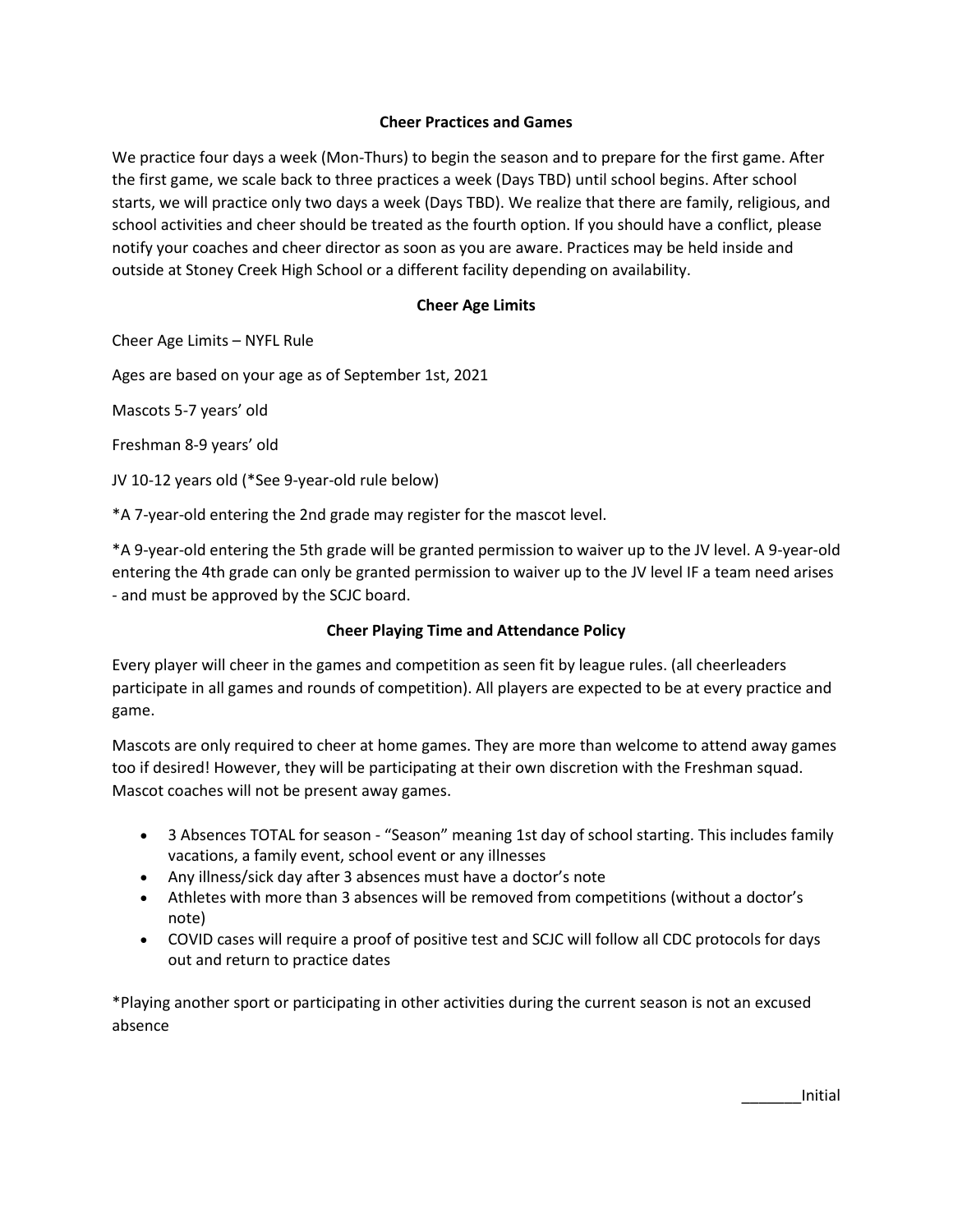### **Football Practices and Games**

We practice five days a week to begin the season and to prepare for the first game. After the first game, we scale back to four practices a week. Mondays are optional based on the coach's discretion. We realize that there are family, religious, and school activities and football should be treated as the fourth option. If you should have a conflict please notify your coaches and directors as soon as you are aware.

The coaches have the liberty to keep some individuals a  $\frac{1}{2}$  hour later to work on individual fundamentals.

TeamSnap will notify each family of practice and game times. Please monitor TeamSnap as practice times will change as school begins and daylight begins fewer.

We will notify all parents when the board decides to make this change.

Games will be held on Saturdays and Sundays (Mid August -Beginning November)

### **Football Age and Weight Limits**

Football Age and Weight Limits – NYFL Rule

Ages are based on your age as of September 1st 2020.

Allowable weight limit with equipment (no helmet)

Freshman 8 and 9 years old Max Weight 131 lb.

Junior Varsity 10 and 11 years old Max Weight 152 lb.

12 Year old Max Weight 152 lb.

Football Playing Time Every player will play in the games as seen fit by league rules. (6 plays a half is required)

All players are expected to be at every practice and game.

Reasons for excused absence:

A. Personal Illness

B. School Function (Please try your best to schedule outside of practice or game days)

C. Religious Classes or Functions (Please try your best to schedule outside of practice or game days)

*\*Playing another sport or participating in other activities during the current season is encouraged, but missing more than 1 practice per week should not occur.*

If a player has any excused or unexcused absences during the week of practice, it is under the discretion of the coaches to determine whether the player is able to participate in the next game. Such decisions will be made on a case by case basis, and will be based on the level of preparedness.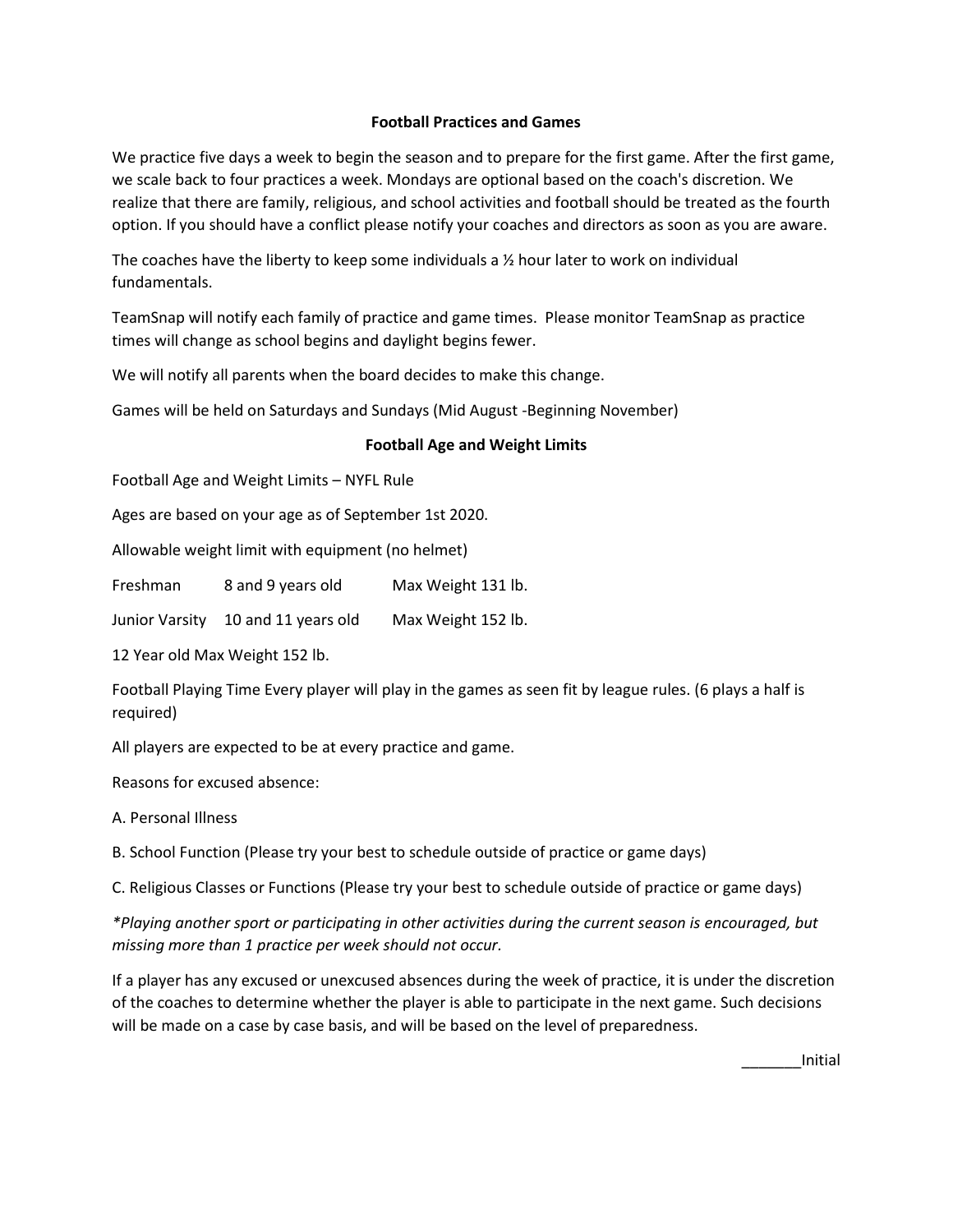### **Banned Items at Games and Practices**

There will be NO tobacco, alcoholic beverages, or use of any controlled substances (illegal drugs) permitted anywhere on the game or practice premises. There will be NO weapons allowed on the game or practice premises, with the exception of properly licensed uniformed officers or uniformed security guards. NO coolers, large bags, backpacks, cups (of any kind), wagons, etc are allowed in any school district stadium, with the exception of wagons or bags used by coaches, board members, or other team volunteers to transport items necessary for their teams.

## **Stoney Creek Junior Cougars Parent Code of Conduct**

The NYFL was built on a concept of "KIDS FIRST." We strongly endorse the six pillars of character building. These principles: trustworthiness, respect, fairness, responsibility, caring and good citizenship embody what we hope each child will learn through his or her years in the league.

## **As parents of children in the NYFL you agree to the following:**

- I will learn the rules of the games and the policies of the league
- I will emphasize teamwork and skill development.
- I will remember that children participate to have fun, and that the game is fun for them, not me.
- I (and all my guests) will be a positive role model for my child and encourage sportsmanship by showing respect and courtesy for all players, coaches, officials, and spectators at every game and practice.
- I (and all my guests) will not engage in any unsportsmanlike conduct with any official, coach, player, including but not limited to booing, taunting, refusing to shake hands, using profane language and /or gestures
- I will not encourage any behaviors or practices that would endanger the health and well-being of the athletes.
- I will demand that my child treat other players, coaches, officials, and spectators with respect regardless of race, creed, color, sex or ability.
- I will demand a sporting environment for my child that is free from drugs, tobacco (including smoking within sight of the field) and alcohol.
- I will respect the officials and their authority during games and will never question, discuss or confront coaches at the game field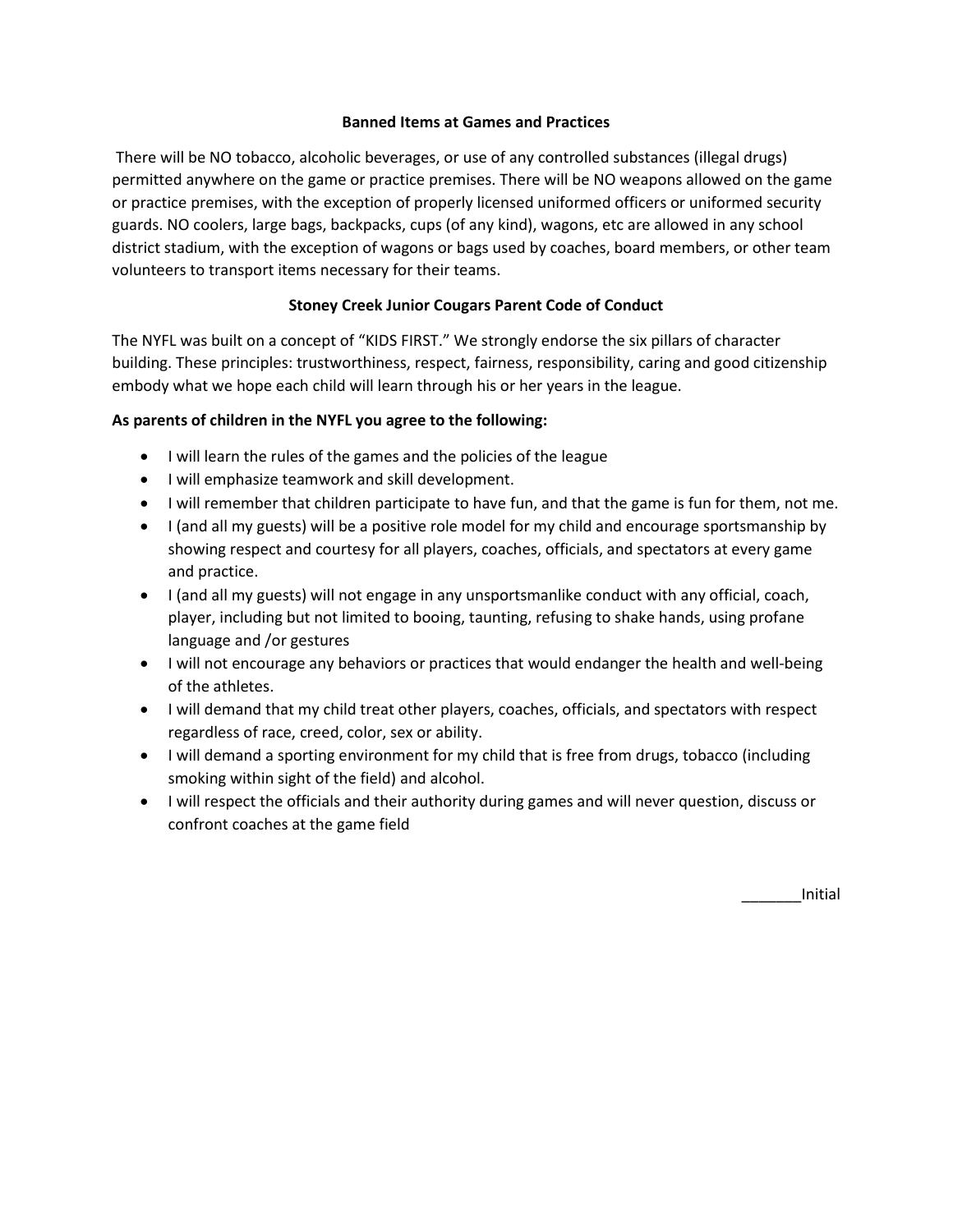### **Football Players and Cheerleaders**

- Will show the proper respect to all and be held to the highest standards of moral conduct and character both on and off the field. *\*\*THIS EXTENDS TO THE CLASSROOM & HOME\*\**
- Will stay in the team-designated area(s), unless excused to leave, by a coach, parent or guardian.
- Will not at any time push, shove, punch, kick, fight, bully, make inappropriate comments, racial or ethnic slurs, actions that may be construed as sexual harassment, profanity, obscene gestures, flagrant and violent fouls, taunting, "trash talk", baiting, cheating throwing or abusing equipment or be guilty of physical contact as an aggressor upon any official, board member, coach, player, cheerleader, spectator, or other(s).
- Will not verbally abuse or threaten any official, board member, coach, player, cheerleader, spectator, or other(s).
- Will not harass, bait or be guilty of objectionable demonstration or dissent at any Official's or coach's decision.
- Will not refuse to abide by an official's or coach's decision.
- Will not disobey or attempt to circumvent rules and regulations or the intent thereof.

## **Board Members & Coaches**

- Will show the proper respect to all and be held to the highest standards of moral conduct and character both on and off the field.
- Will not at any time push, shove, punch, kick, fight or be guilty of physical contact as an Aggressor upon any official, player, cheerleader, coach or spectator.
- Will not verbally abuse or threaten any official, coach, player or others.
- Will not harass or bait any official, player, coach, cheerleader, spectator or other(s).
- Will not use tobacco, alcohol or illegal narcotics in front of players/cheerleaders during practices, games, or be present during practices, games, under the influence of alcohol or illegal narcotics. This rule applies anytime a coach or board member is representing the Stoney Creek Junior Cougars.
- Will show the same respect that is due to all participants, including: other coaches, players, cheerleaders, spectators and league officials.
- Will not act in any way that is detrimental to themselves, their team or the Stoney Creek Jr Cougars, or NYFL.
- Will inform the Board of Directors of any rule violation by other Board Members, coaches, players, cheerleaders, managers, spectators or other(s). Board Member(s) will document any observed violation along with date and time of the incident.